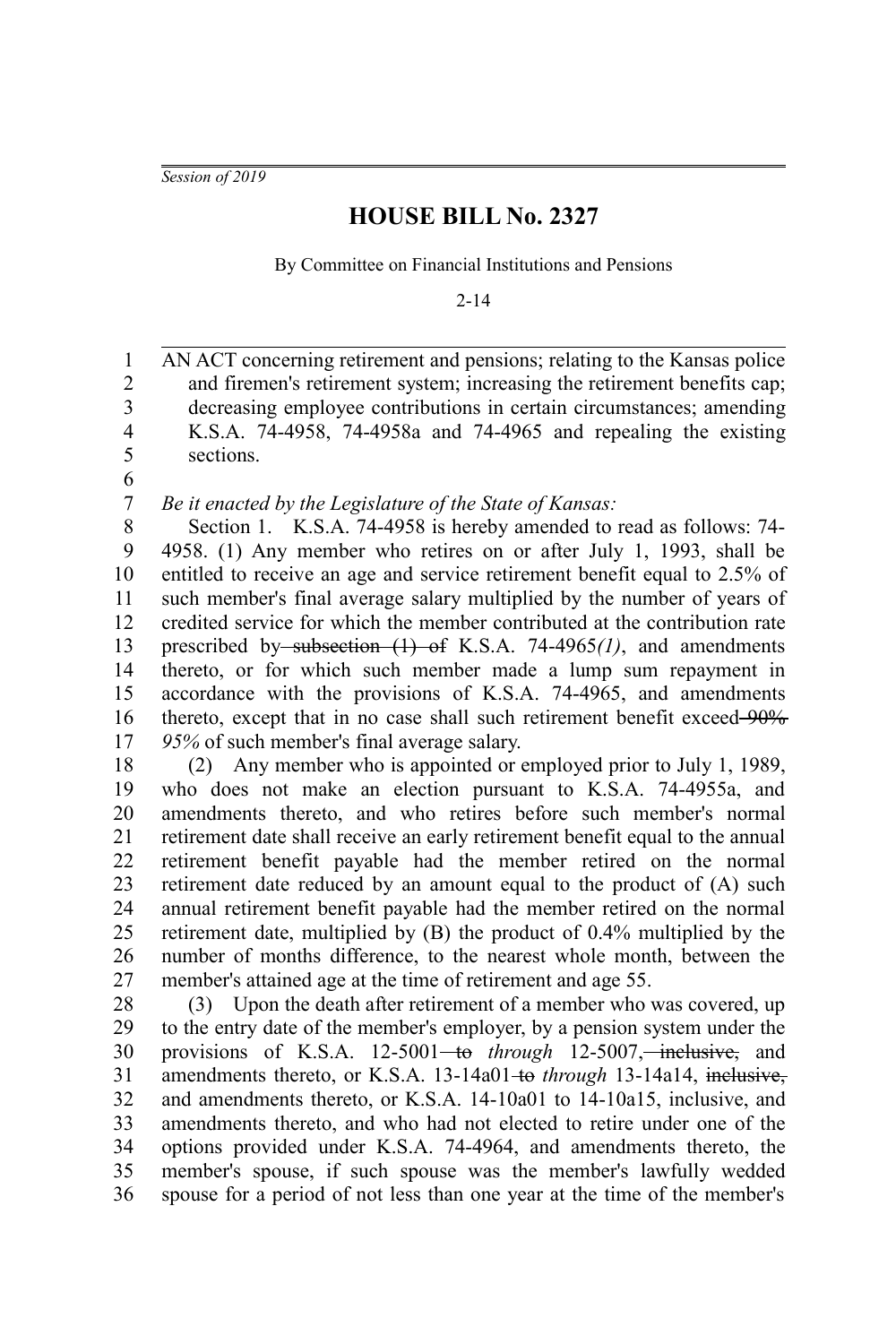retirement or if such spouse had been the member's lawfully wedded spouse for at least three years after the time of the member's retirement, shall receive: (A) Pursuant to the provisions of K.S.A. 74-49,128, and amendments thereto, a lump-sum benefit equal to  $\frac{1}{2}$  the member's final average salary at the time of the member's retirement; and (B) an annual spouse's benefit equal to 75% of the member's retirement benefit payable in monthly installments, to accrue from the last day of the month following the member's date of death and ending on the last day of the month in which the spouse dies. Commencing on the effective date of this act, any surviving spouse, who was receiving benefits pursuant to this section and who had such benefits terminated by reason of such spouse's remarriage, shall be entitled to once again receive benefits pursuant to this section, except that such surviving spouse shall not be entitled to recover any benefits not received after the termination of benefits by reason of such surviving spouse's remarriage but before the effective date of this act. If there is no surviving spouse, or if after the death of the spouse there remain one or more children under the age of 18 years or one or more children under the age of 23 years who is a full-time student as provided in K.S.A. 74-49,117, and amendments thereto, the spouse's benefit shall be payable, subject to the provisions of K.S.A. 74-49,123, and amendments thereto, in equal shares to such children and each child's share shall end on the last day of the month in which such child attains the age of 18 years or dies, whichever occurs earlier or in which such child attains the age of 23 years if such child is a full-time student as provided in K.S.A. 74-49,117, and amendments thereto. Commencing on the effective date of this act, any child who was receiving benefits pursuant to this section and who had such benefits terminated by reason of such child's marriage, shall be entitled to once again receive benefits pursuant to this section subject to the limitations contained in this section, except that such child shall not be entitled to recover any benefits not received after the termination of benefits by reason of such child's marriage but before the effective date of this act. All payments due under this section to a minor shall be made to a legally appointed conservator of such minor as provided in-subsection (7) of K.S.A. 74-4902*(7)*, and amendments thereto. No person shall be entitled to receive more than one benefit under the provisions of this subsection. Any person who otherwise meets the qualifications to receive more than one benefit under this subsection shall elect the benefit such person shall receive. 1 2 3 4 5 6 7 8 9 10 11 12 13 14 15 16 17 18 19 20 21 22 23 24 25 26 27 28 29 30 31 32 33 34 35 36 37 38

(4) Upon the death after retirement of a member who had not elected to retire under one of the options provided under K.S.A. 74-4964, and amendments thereto, such member's beneficiary shall receive an amount equal to the excess, if any, of such member's accumulated contributions over the sum of all retirement benefit payments made. 39 40 41 42 43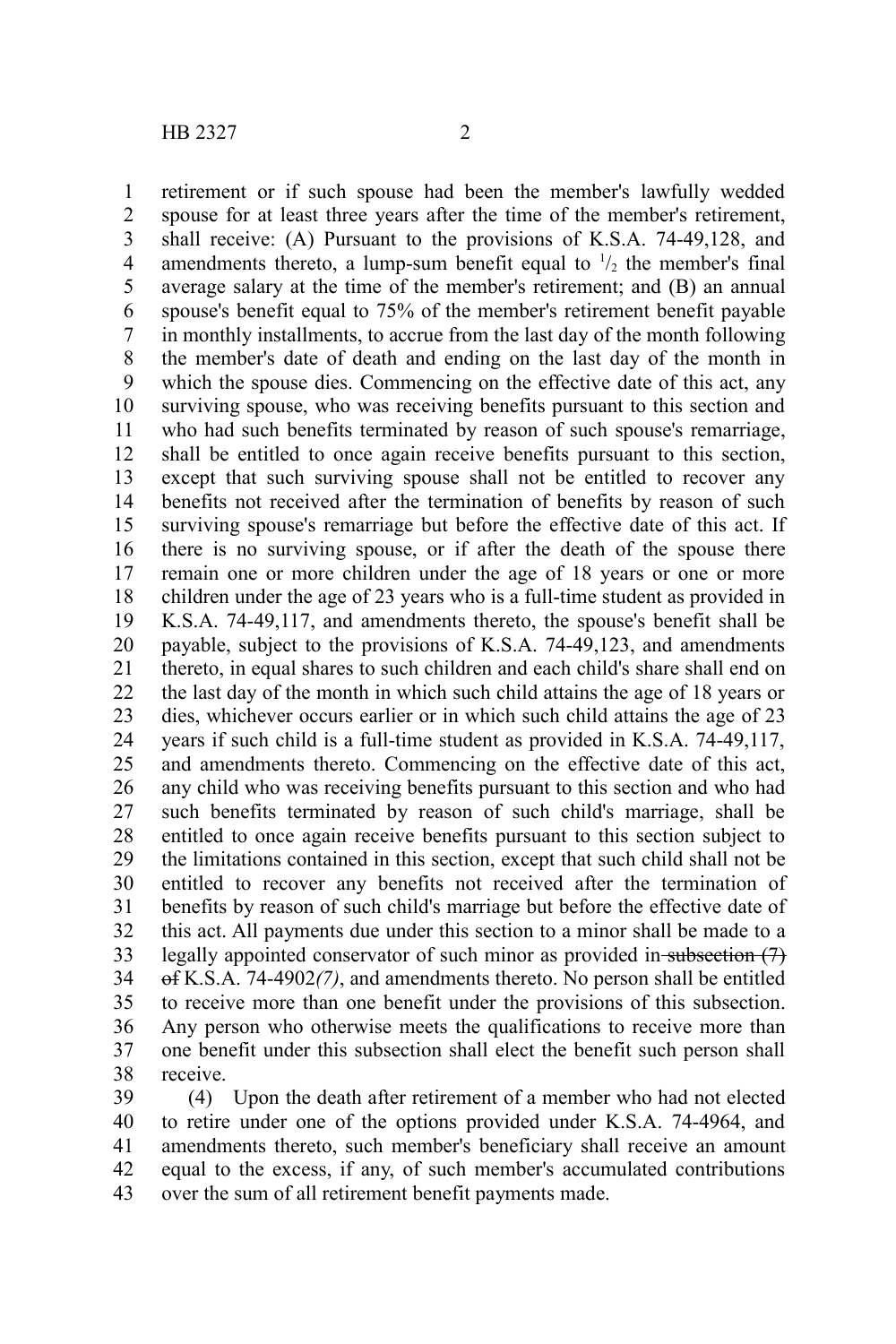(5) The provisions of law in effect on the retirement date of a member under the system shall govern the retirement benefit payable to the retirant, any joint annuitant and any beneficiary. 1 2 3

Sec. 2. K.S.A. 74-4958a is hereby amended to read as follows: 74- 4958a. (1) Any member who retires on or after July 1, 1993, shall be entitled to receive an age and service retirement benefit equal to 2.5% of such member's final average salary multiplied by the number of years of credited service for which the member contributed at the contribution rate prescribed by subsection (1) of K.S.A. 74-4965*(1)*, and amendments thereto, or for which such member made a lump sum repayment in accordance with the provisions of K.S.A. 74-4965, and amendments thereto, except that in no case shall such retirement benefit exceed-90% *95%* of such member's final average salary. 4 5 6 7 8 9 10 11 12 13

(2) Any member who retires before such member's normal retirement date shall receive an early retirement benefit equal to the annual retirement benefit payable had the member retired on the normal retirement date reduced by an amount equal to the product of (A) such annual retirement benefit payable had the member retired on the normal retirement date, multiplied by (B) the product of 0.4% multiplied by the number of months difference, to the nearest whole month, between the member's attained age at the time of retirement and age 55. 14 15 16 17 18 19 20 21

(3) Pursuant to the provisions of K.S.A. 74-49,128, and amendments thereto, upon the death after retirement of a member who was covered, up to the entry date of the member's employer, by a pension system under the provisions of K.S.A. 12-5001<del> to</del> *through* 12-5007,—inclusive, and amendments thereto, or K.S.A. 13-14a01<del>-to</del> through 13-14a14, inclusive, and amendments thereto, or K.S.A. 14-10a01<del>-to</del> through 14-10a15, inclusive, and amendments thereto, and who had not elected to retire under one of the options provided under K.S.A. 74-4964, and amendments thereto, the member's spouse, if such spouse was the member's lawfully wedded spouse for a period of not less than one year at the time of the member's retirement or if such spouse had been the member's lawfully wedded spouse for at least three years after the time of the member's retirement, shall receive: (A) Pursuant to the provisions of K.S.A. 74- 49,128, and amendments thereto, a lump-sum benefit equal to  $\frac{1}{2}$  the member's final average salary at the time of the member's retirement; and (B) an annual spouse's benefit equal to 75% of the member's retirement benefit payable in monthly installments, to accrue from the first day of the month following the member's date of death and ending on the last day of the month in which the spouse dies. Commencing on the effective date of this act, any surviving spouse, who was receiving benefits pursuant to this section and who had such benefits terminated by reason of such spouse's remarriage, shall be entitled to once again receive benefits pursuant to this 22 23 24 25 26 27 28 29 30 31 32 33 34 35 36 37 38 39 40 41 42 43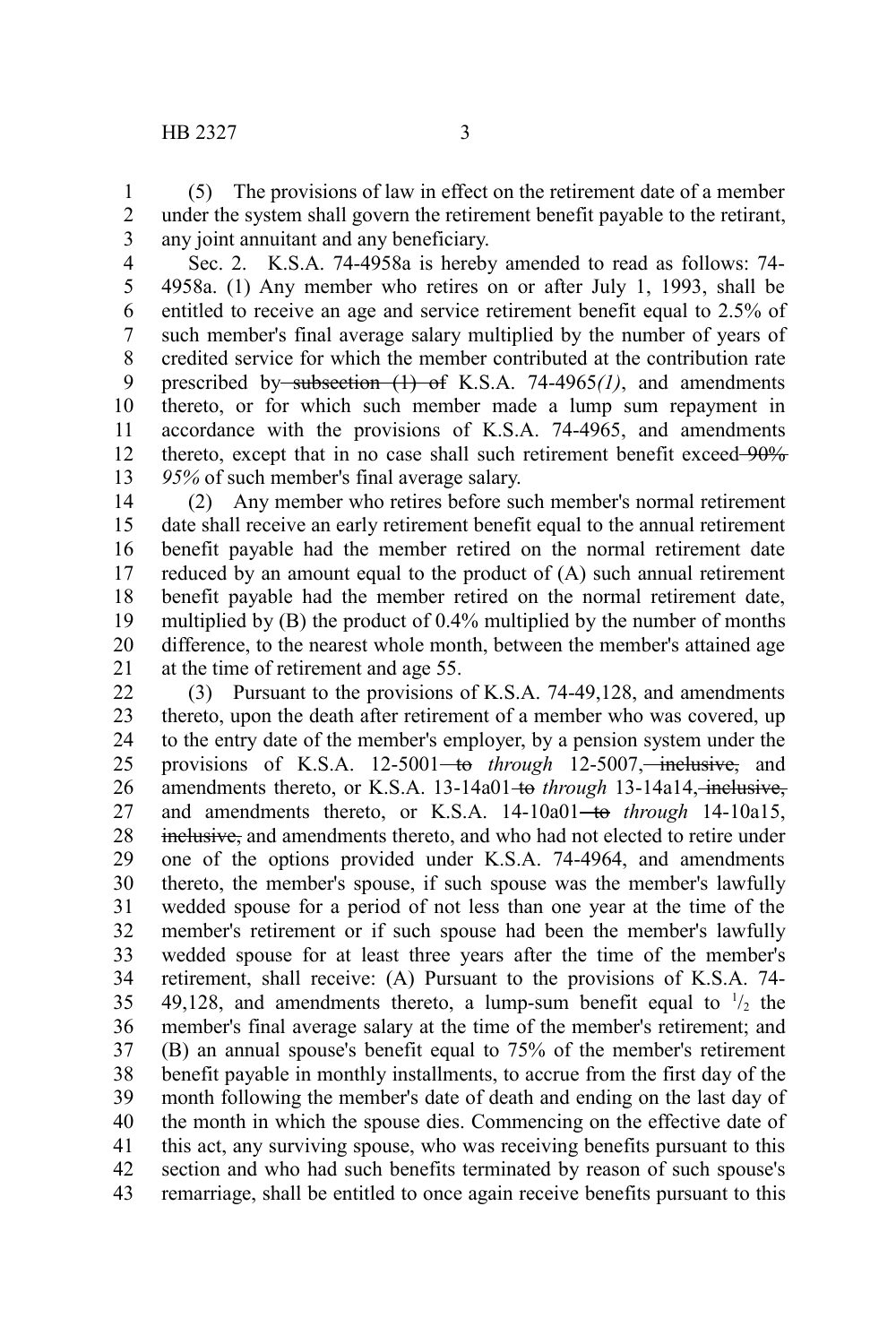section, except that such surviving spouse shall not be entitled to recover any benefits not received after the termination of benefits by reason of such surviving spouse's remarriage but before the effective date of this act. If there is no surviving spouse, or if after the death of the spouse there remain one or more children under the age of 18 years or one or more children under the age of 23 years who is a full-time student as provided in K.S.A. 74-49,117, and amendments thereto, the spouse's benefit shall be payable, subject to the provisions of K.S.A. 74-49,123, and amendments thereto, in equal shares to such children and each child's share shall end on the last day of the month in which such child attains the age of 18 years or dies, whichever occurs earlier or in which such child attains the age of 23 years, if such child is a full-time student as provided in K.S.A. 74-49,117, and amendments thereto. Commencing on the effective date of this act, any child who was receiving benefits pursuant to this section and who had such benefits terminated by reason of such child's marriage, shall be entitled to once again receive benefits pursuant to this section subject to the limitations contained in this section, except that such child shall not be entitled to recover any benefits not received after the termination of benefits by reason of such child's marriage but before the effective date of this act. All payments due under this section to a minor shall be made to a legally appointed conservator of such minor as provided in subsection (7) of K.S.A. 74-4902*(7)*, and amendments thereto. No person shall be entitled to receive more than one benefit under the provisions of this subsection. Any person who otherwise meets the qualifications to receive more than one benefit under this subsection shall elect the benefit such person shall receive. 1 2 3 4 5 6 7 8 9 10 11 12 13 14 15 16 17 18 19 20 21 22 23 24 25 26

(4) Upon the death after retirement of a member who had not elected to retire under one of the options provided under K.S.A. 74-4964, and amendments thereto, such member's beneficiary shall receive an amount equal to the excess, if any, of such member's accumulated contributions over the sum of all retirement benefit payments made. 27 28 29 30 31

(5) The provisions of this section shall be effective on and after July 1, 1989, and shall apply only to members who were appointed or employed prior to July 1, 1989, and who made an election pursuant to K.S.A. 74-4955a, and amendments thereto; and persons appointed or employed on or after July 1, 1989. 32 33 34 35 36

(6) The provisions of law in effect on the retirement date of a member under the system shall govern the retirement benefit payable to the retirant, any joint annuitant and any beneficiary. 37 38 39

Sec. 3. K.S.A. 74-4965 is hereby amended to read as follows: 74- 4965. (1) Commencing with the first payroll period beginning on or after July 1, 2013, each participating employer shall deduct from the compensation of each member 7.15% of such member's compensation as 40 41 42 43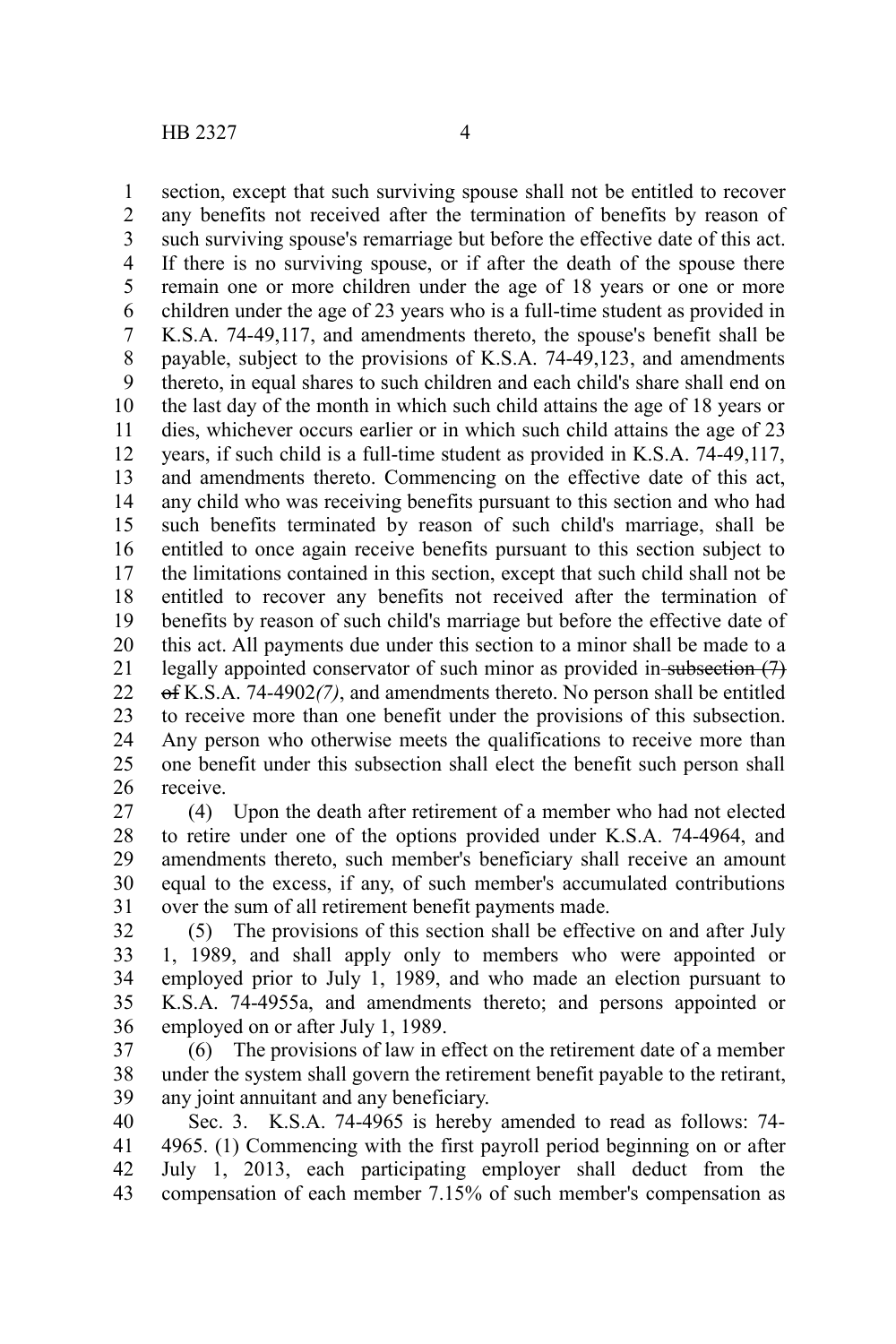employee contributions, except that in the case of a member whose employment is covered by social security and the member is a member of the class certified in the case of Brazelton v. Kansas public employees retirement system, 227 K. 443, 607 P.2d 510 (1980), the deduction from such member's compensation shall be reduced by the amount of such member's contributions to social security. For participating employers who join the system on or after July 1, 2013, such deduction shall commence beginning with the first payroll period for services performed after the entry date. 1 2 3 4 5 6 7 8 9

(2) For any member other than a member who is a member of the class certified in the case of Brazelton v. Kansas public employees retirement system, 227 K. 443, 607 P.2d 510 (1980), no employee contributions shall be reduced because of contributions to social security. 10 11 12 13

(3) All such deductions shall be remitted quarterly, or as the board may otherwise provide, to the executive director for credit to the Kansas public employees retirement fund and shall be credited to the members' individual accounts. Interest on each member's accumulated contributions at the rate determined under-subsection  $(a)$  of K.S.A. 74-4922 $(a)$ , and amendments thereto, shall be added annually to the member's individual account. 14 15 16 17 18 19 20

(4) *For all payroll periods commencing after July 1, 2019, each participating employer shall deduct from the compensation of each member who has received 38 years of credited service, 2% of such member's compensation as employee contribution.* For each member that is having 2% of such member's compensation deducted as employee contributions on July 1, 2013, for all payroll periods commencing on or after July 1, 2013, the participating employer shall deduct from the compensation of each such member *had* 7.15% of such member's compensation *deducted* as employee contributions *between July 1, 2013, and July 1, 2019, and for each member who had 7.15% of such member's compensation deducted after such member attained 38 years of credited service, including members who retired on and after July 1, 2018, such member shall receive a refund for the difference between 2% and 7.15% of such member's compensation at retirement, or if retired, have such member's retirement benefit recalculated based on the 95% limit as provided in K.S.A. 74-4958 or 74-4958a, and amendments thereto*. Such member may repay in a lump sum prior to or on such member's date of retirement, an amount equal to the difference between contributions actually made by the member and contributions which would have been made had such member always been contributing at the employee contribution rate prescribed by subsection (1) for all such service earned during the period of time the member made contributions at the 2% employee contribution rate, with interest. Such repayment, if made at 21 22 23 24 25 26 27 28 29 30 31 32 33 34 35 36 37 38 39 40 41 42 43